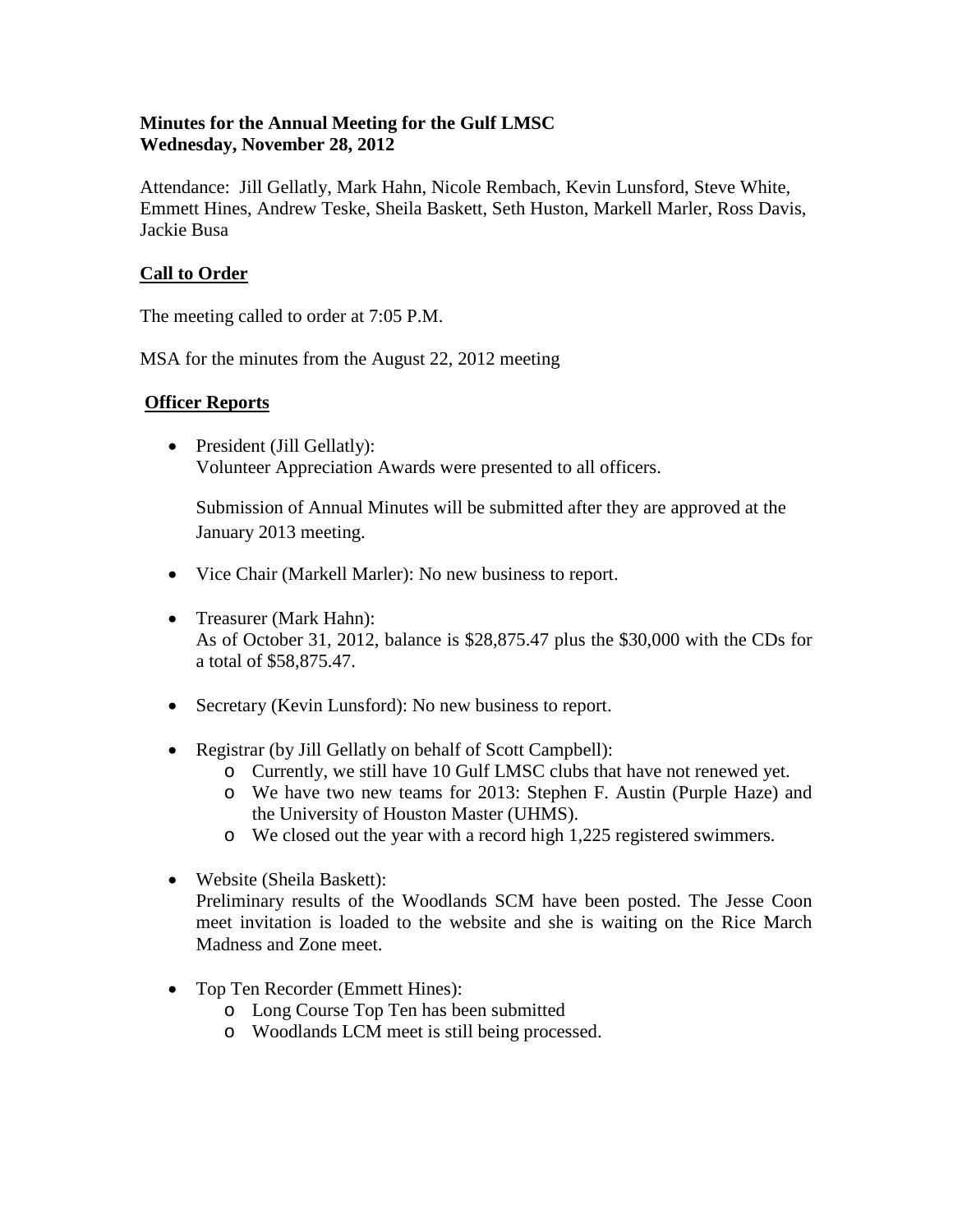#### **New Business**

MSA for the slate of officers for 2013-2014

Slate of officers that were elected:

| Chairman      | Jill Gellatly         |
|---------------|-----------------------|
| Vice Chairman | Nicole Rembach        |
| Secretary     | Kevin Lunsford        |
| Treasurer     | Mark Hahn             |
| Registrar     | <b>Scott Campbell</b> |

Special Assignments that are not elected:

| <b>Emmett Hines</b> |
|---------------------|
| Kris Wingenroth     |
| <b>Andrew Teske</b> |
| Markell Lacey       |
| Sheila Baskett      |
|                     |

- o MSA for reimbursement for Emmett Hines for USMS national convention expenses for family emergency.
- o Financial assistance for Short Course Zone Championship to be hosted at the University of Texas. MSA for Gulf LMSC to contribute \$1,000 to assist with parking costs at Austin for the SCY meet in April 5-7th
- o Rowdy Gaines Clinic for 2013
	- o Nicole to head up a committee for date, location and facilities of clinic. The intent is to combine with the Level 3 and Rowdy Gaines clinics.
	- o MSA for reimbursement for \$2,150 to Jill Gellatly for successfully bidding on the Rowdy Gaines Clinic.
- o Change of Venue for Meetings- looking for suggestions as we are no longer able to meet requirements of Star Pizza.